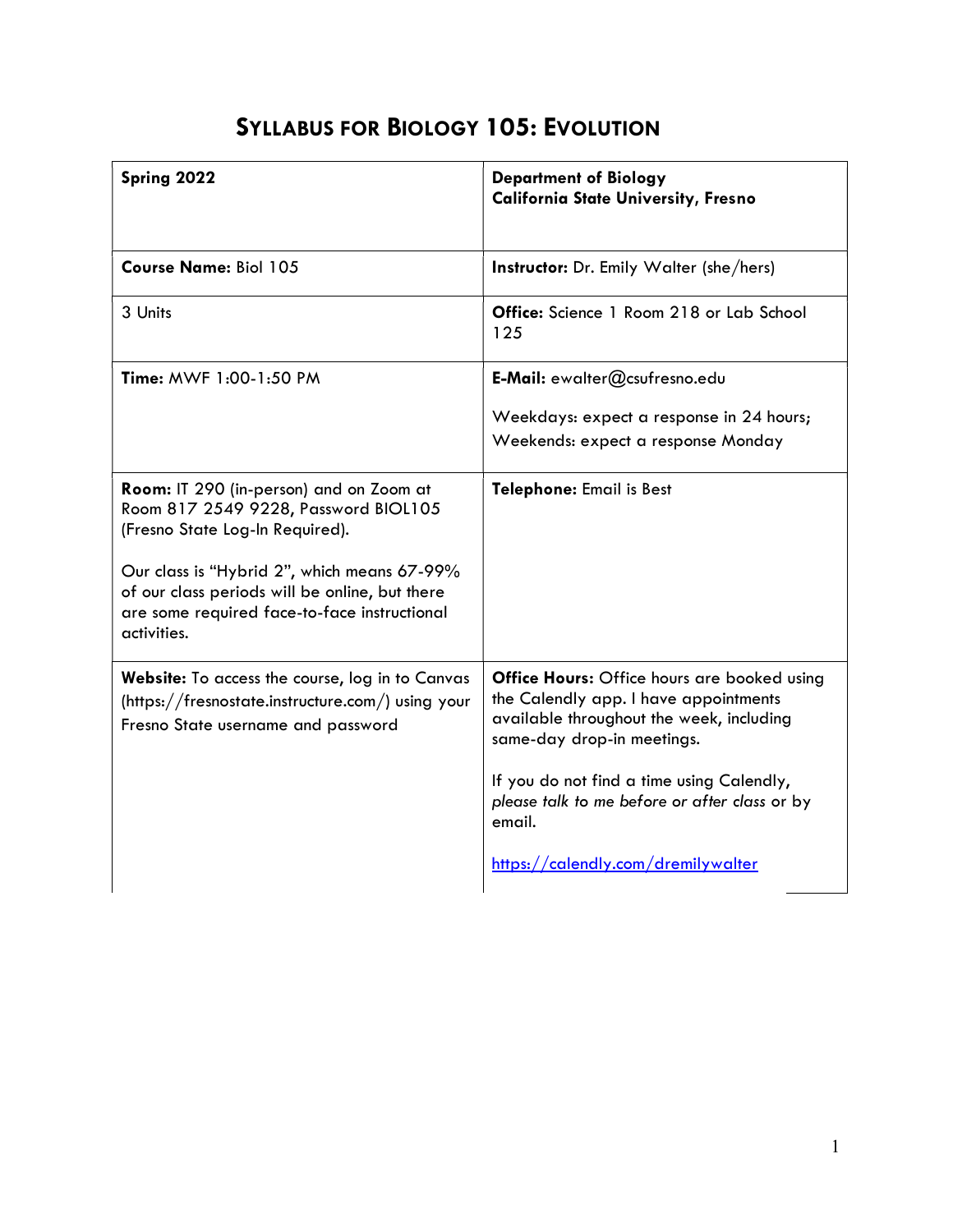### The following sections regarding COVID are subject to change given changing circumstances on-campus and in the community. Please check the COVID website for the most up-to-date information at: www.fresnostate.edu/coronavirus

Vaccination: All Students who access Campus/Programs must be Fully Vaccinated (including the booster dose when eligible to receive it) by Feb. 28, 2022. Students may attest to a Medical or Religious Exemption from the vaccine policy requirement in accordance with CSU and campus procedures. Students should go to the Student Portal to update their COVID self-certification form and vaccine documentation. Requests for exemptions can be found there. You are not to come to campus if any of the following are true:

- You have not received an Approved Vaccine and are not considered fully vaccinated, and you have not attested to a medical or religious exemption.
- You have attested to an exemption from the vaccine requirement, but you have not completed your mandatory weekly COVID-19 test.

Health Screening: Students who come to campus and/or are participating in off-campus in-person experiential learning will be required to complete a daily health screening before coming to campus or learning site. You are NOT allowed to come to campus if any of the following is true:

- If you have experienced COVID-19 symptoms (vaccinated or not).
- If you have tested positive within the past 10 days.
- If you have had close contact (less than 6 feet for longer than 15 minutes) with someone confirmed to have COVID-19 within the past 14 days.

Please complete the campus online reporting form. A campus official will reply to provide guidance and information.

Safety Measures: Face coverings are required to be worn indoors on-campus and during in-person classes (vaccinated or not), and/or in accordance with learning site requirements if participating in off-campus experiential learning, to reduce the risk of community spread of COVID-19. The **Student Health and Counseling Center** has complimentary masks available for students who need them. Good hygiene of hand washing for a minimum of 20 seconds or using hand sanitizer is required. Please avoid touching your face with unclean hands.

Please see university website for the most updated information: www.fresnostate.edu/coronavirus

Please remember that the same student conduct rules that are used for in-person classroom instruction also apply for virtual/online classrooms. Students are prohibited from any unauthorized recording, dissemination, or publication of any academic presentation, including any online classroom instruction, for any commercial purpose. In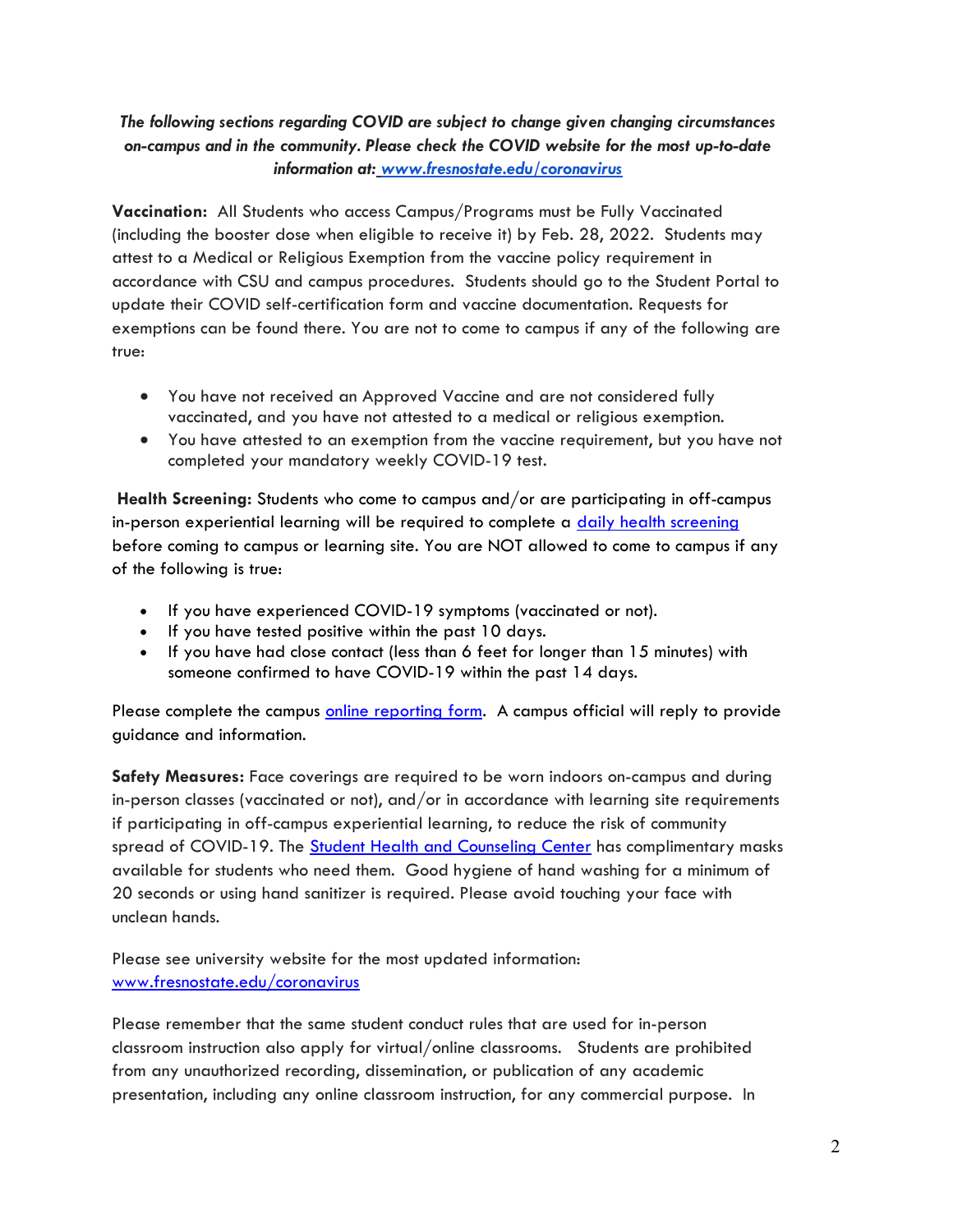addition, students may not record or use virtual/online instruction in any manner that would violate copyright law. Students are to use all online/virtual instruction exclusively for the educational purpose of the online class in which the instruction is being provided. Students may not re-record any online recordings or post any online recordings in any other format (e.g., electronic, video, social media, audio recording, web page, internet, hard paper copy, etc.) for any purpose without the explicit written permission of the faculty member providing the instruction. Exceptions for disability-related accommodations will be addressed by Student Disability Services working in conjunction with the student and faculty member.

Student Conduct: Please remember that the same student conduct rules for in-person classroom instruction also apply for virtual/online classrooms. Students are prohibited from any unauthorized recording, dissemination, or publication of any academic presentation, including any online classroom instruction, for any commercial purpose. In addition, students may not record or use virtual/online instruction in any manner that would violate copyright laws. Students are to use all online/virtual instruction exclusively for the educational purpose of the online class in which the instruction is being provided. Students may not record any online recordings or post any online recordings on any other format (e.g., electronic, video, social media, audio recording, web page, internet, hard paper copy, etc.) for any purpose without the explicit written permission of the faculty member providing the instruction. Exceptions for disability-related accommodations will be addressed by Student Disability Services working in conjunction with the student and faculty member.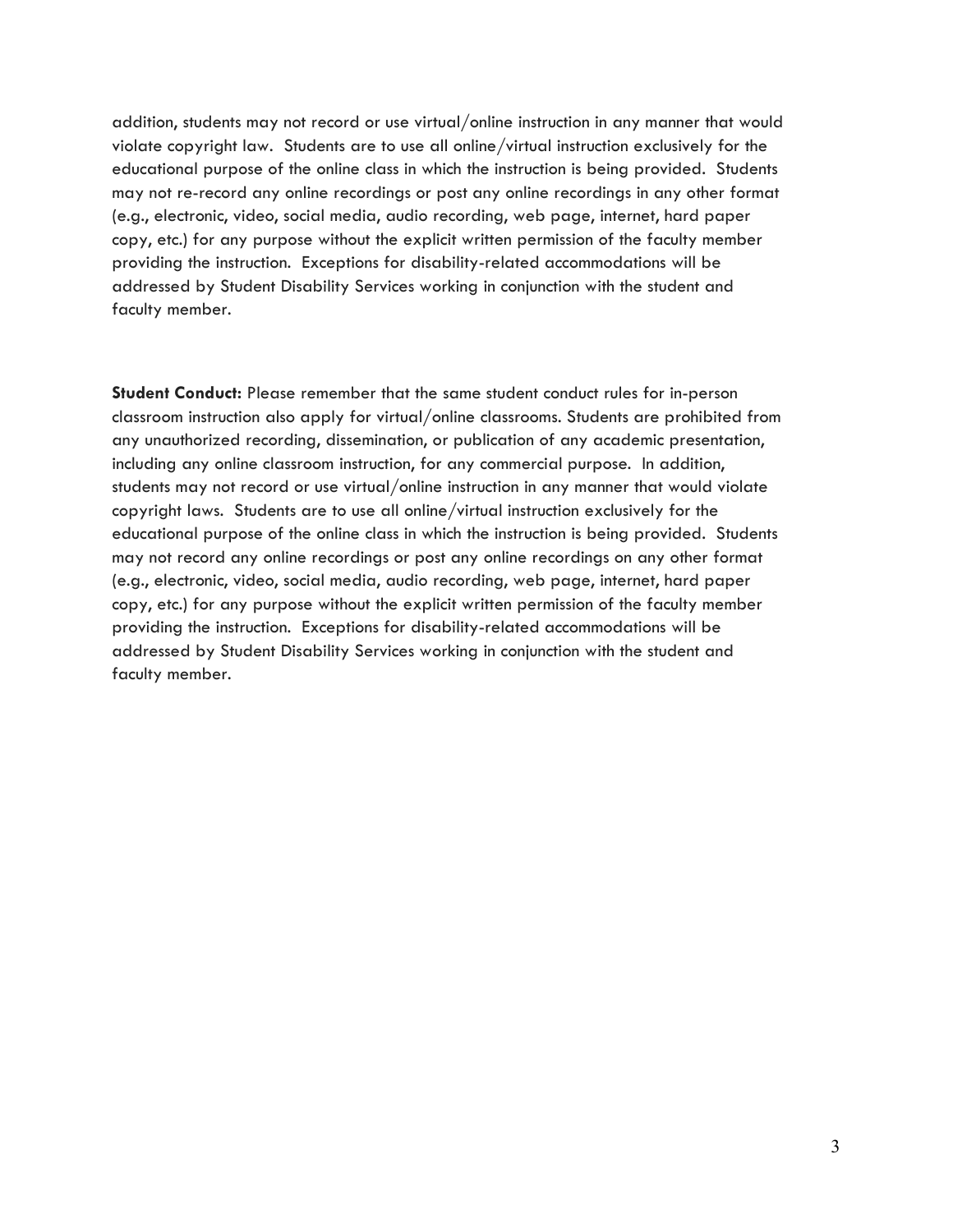### Course Description

Course Description: Evolutionary processes and patterns. Integrates core concepts from genetics, ecology, and cell biology to explore how populations of organisms change over time. Required of all biology majors, and satisfies the senior major requirement for the B.S. in Biology.

Prerequisites for the course: Biol 101, 102, and 103. Senior standing or permission of instructor.

### REQUIRED COURSE MATERIALS

REQUIRED TEXT: Darwin, C.R., & Wallace, A.R. (1858). On the tendency of species to form varieties, and on the perpetuation of varieties and species by natural means of selection. Journal of the Proceedings of the Linnean Society of London, Zoology. Available online at: http://darwin-online.org.uk/converted/pdf/1858 species F350.pdf (and text online at: http://darwin-online.org.uk/content/frameset?itemID=F350&viewtype=text&pageseq=1)

### OPTIONAL COURSE MATERIALS

TEXTBOOK: Bergstrom, C.T. & Dugatkin, L.E. (2011). Evolution, 2nd edition. Morton Publishing, ISBN 978-0-393-93793-0. Other editions are similar, although some material has been moved between chapters—consult the instructor if you can't find particular content.

In addition, I will require you to use Canvas to obtain other required and optional course materials.

### Course Specifics

Summary/outline of the course: Biology 105 is an introduction to evolutionary biology. The course is a survey of evolutionary processes that occur at the population level, speciation, and evolutionary patterns among species and higher-level taxa. The emphasis of the course is on evolutionary theory elaborated through empirical data and examples. Evolutionary history of specific lineages (humans, for example) is only briefly covered in this course.

Course goals: To introduce students to the breadth and scope of evolutionary biology, and reinforce their knowledge of other biological disciplines (ecology, genetics, molecular and cell biology) from an evolutionary perspective. Additionally, to enhance analytical skills and characteristics required of graduates, including information literacy, quantitative analysis and reasoning, and scientific writing and argument skills.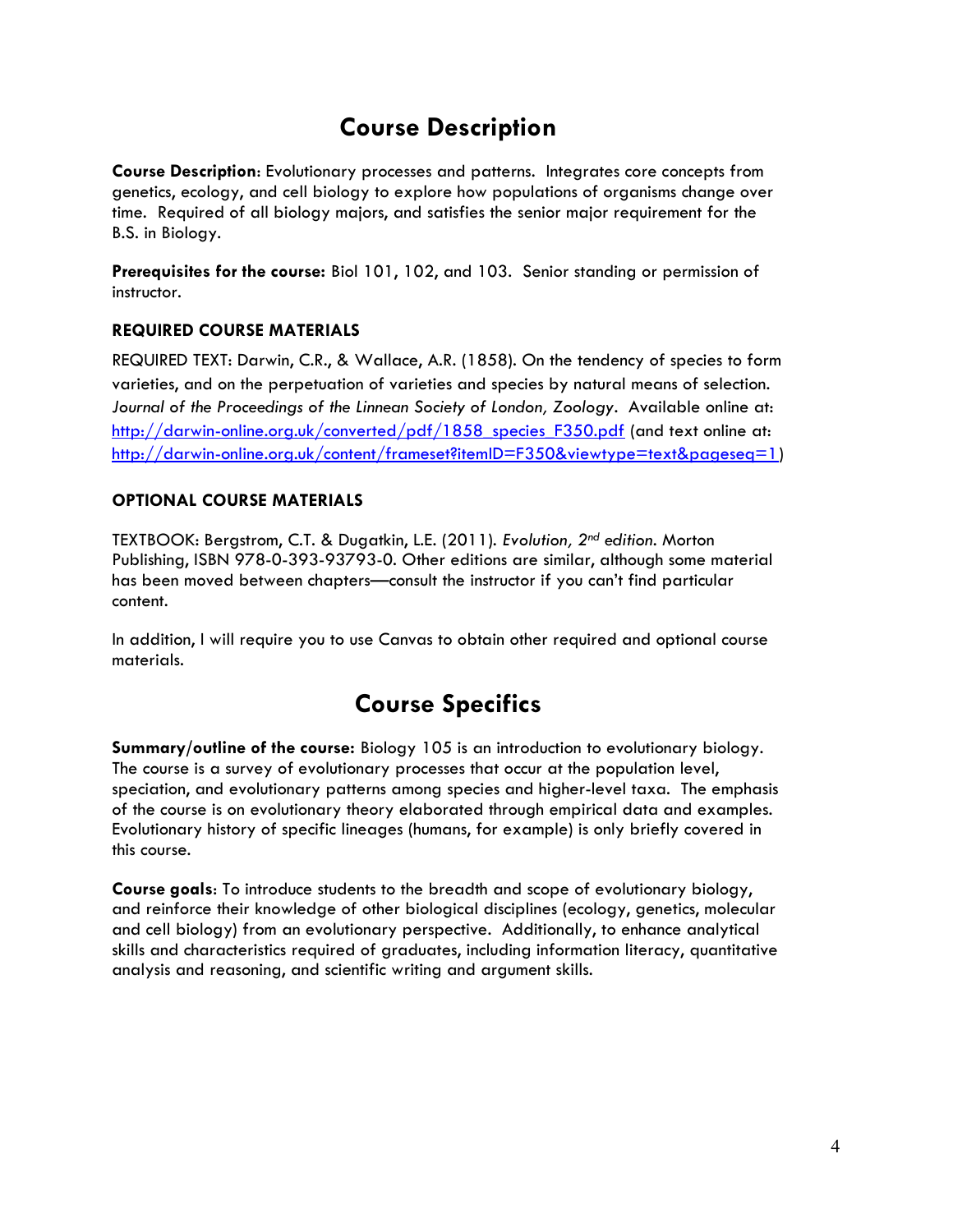### Student Learning Outcomes:

The student who has mastered this course will be able to:

- 1. Communicate scientific information that common ancestry and biological evolution are supported by multiple lines of empirical evidence.
- 2. Construct an explanation based on evidence that the process of evolution primarily results from four factors: (1) the potential for a species to increase in number, (2) the heritable genetic variation of individuals in a species due to mutation and sexual reproduction, (3) competition for limited resources, and (4) the proliferation of those organisms that are better able to survive and reproduce in the environment. Assessment Boundary: Assessment DOES include other mechanisms of evolution, such as genetic drift, gene flow through migration, and co-evolution.
- 3. Apply concepts of statistics and probability to support explanations that organisms with an advantageous heritable trait tend to increase in proportion to organisms lacking this trait. Assessment does include allele frequency calculations.
- 4. Evaluate the evidence for the role of group behavior on individual and species' chances to survive and reproduce.
- 5. Construct an explanation based on evidence for how natural selection leads to adaptation of populations
- 6. Evaluate the evidence supporting claims that changes in environmental conditions may result in: (1) increases in the number of individuals of some species, (2) the emergence of new species over time, and (3) the extinction of other species.
- 7. Read and analyze a phylogenetic tree that documents evolutionary relationships.

Course requirements/assignments: Examinations will include weekly homework and three exams (each covering a third of the class). Lecture examinations will be based mostly on material covered in our live class periods. For all exams, expect short answer, definition, and essay questions as well as multiple choice questions.

Participation and homework points are awarded for engagement in group in-class activities (in which students may participate synchronously or asynchronously) and homework exercises covering phylogenetics, population genetics, and quantitative genetics (in the second and third parts of the class).

Grading policy: I do not adjust letter grades to a curve. I also do not "boost" grades at the end of the semester, the points you earn are the points you earn. Letter grades correspond with the following percentiles:

A >= 90%; B >= 80%; C >= 70%; D >= 60%; F < 60%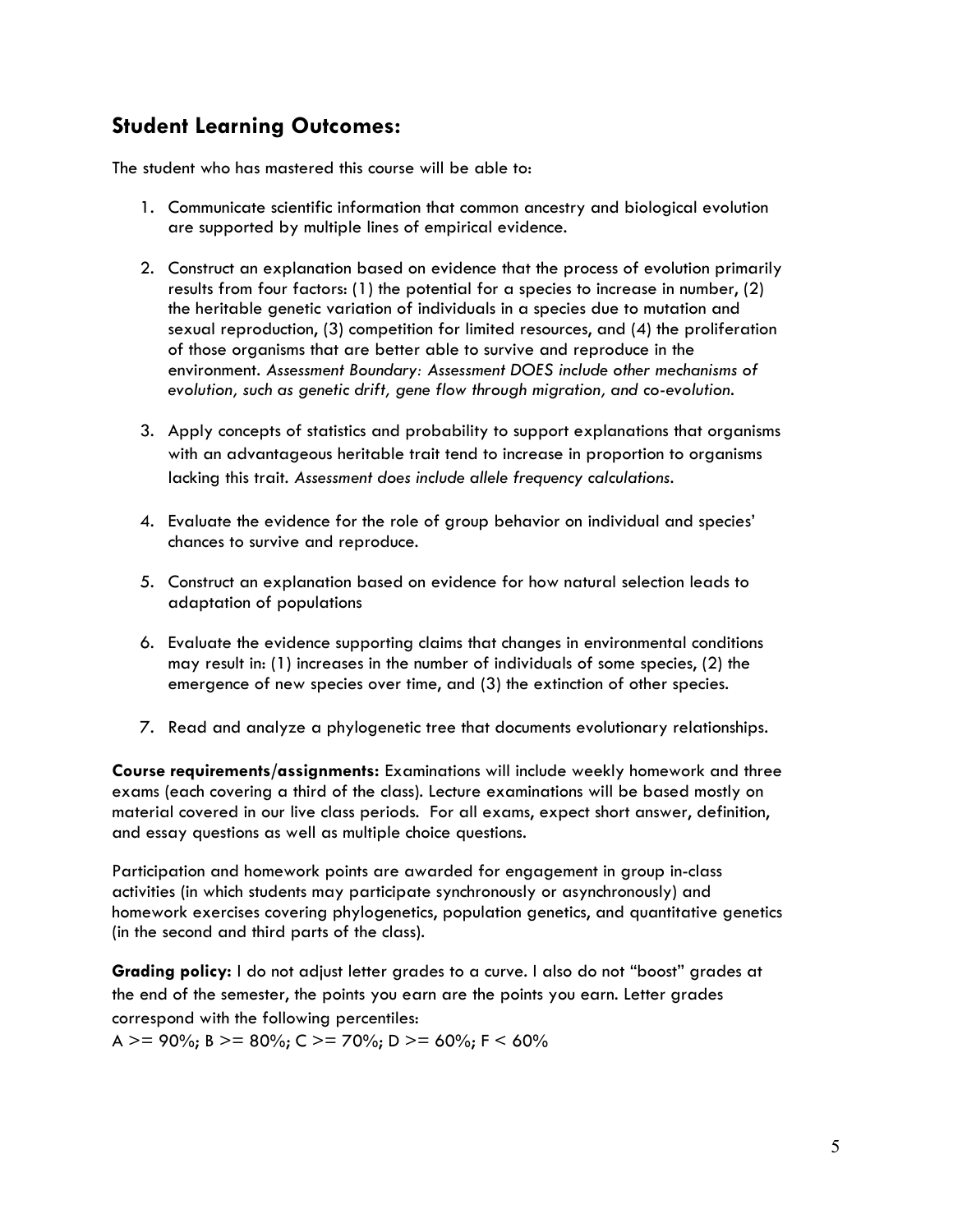# Assignment and Examination Schedule

| <b>Due Date</b>                                                             | Assignment                             | Points per<br>Assignment | <b>Total Points</b><br>(%) |
|-----------------------------------------------------------------------------|----------------------------------------|--------------------------|----------------------------|
| 48 hours after<br>class time; By 1<br>PM Tuesday,<br>Thursday, or<br>Sunday | <b>In-Class Activities</b>             | 3                        | 120 (20%)                  |
| Most Sundays by<br>11:59PM                                                  | Homework Assignments                   | 20                       | 180 (30%)                  |
| Mon., Feb 28                                                                | Midterm 1 Exam                         | 50                       | 50 (8.33%)                 |
| Fri, Apr. 8                                                                 | Midterm 2 Exam                         | 50                       | 50 (8.3%)                  |
| Mon, Mar. 14,<br>11:59PM                                                    | <b>Evolution Inquiry Project Draft</b> | 30                       | 30(5%)                     |
| Fri., Mar. 25,<br>11:59PM                                                   | <b>Project Peer Reviews</b>            | 20                       | 20 (3.3%)                  |
| Mon, May 9,<br>11:59PM                                                      | <b>Evolution Inquiry Project</b>       | 100                      | 100 (16.6%)                |
| Mon, May 16,<br>$1:15-3:15$ PM                                              | <b>Final Exam</b>                      | 50                       | 50 (8.3%)                  |
|                                                                             | <b>Total</b>                           |                          | 600 (100%)                 |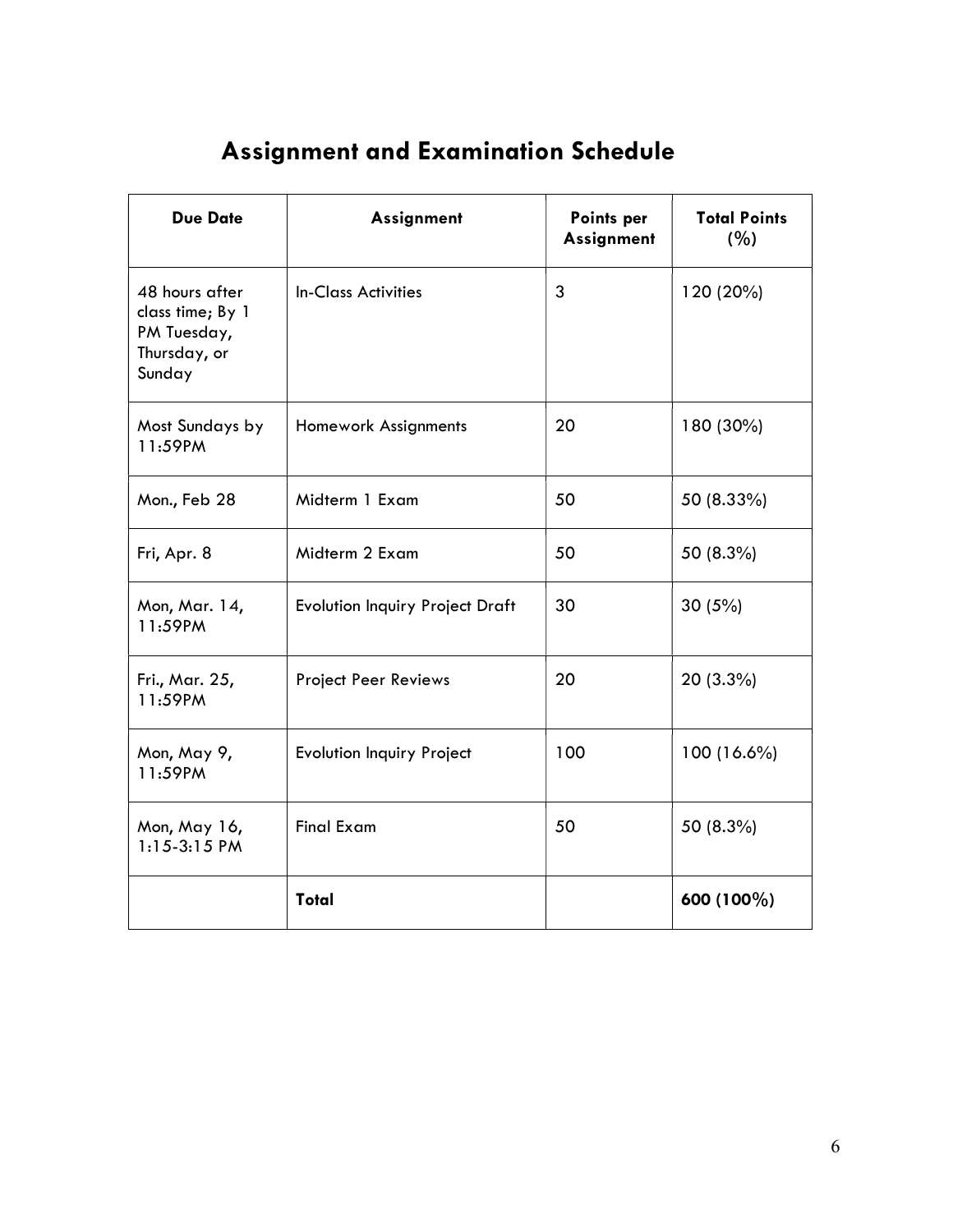### COURSE POLICIES

Late work and make-up work policy. Given that students may have extenuating circumstances due to COVID-19, I will be as flexible as possible with late work and makeup work. If you miss completing an assignment by the due date and are able to provide to the instructor sufficient convincing evidence of extenuating (as determined by the instructor) serious personal illness or death in the family, you may elect to schedule a make-up assignment within five business days of the original assignment and at the convenience of the instructor. Due to the format of assignments in this course, you are not guaranteed that the format or content of a make-up assignment will be identical to the original assignment.

Study Expectations: It is usually expected that students will spend approximately 2 hours of study time outside of class for every one hour "in class" (i.e., watching recordings). Some students may need more outside study time and some less. Since this is a 3-unit class, you should expect to study or being doing homework for an average of 6 hours outside of "class" each week. For some students this may be less, and for others more.

Communication: If possible, contact me through Canvas or directly by email for any administrative issues, and bring content-related questions to Office Hours. I will be posting all course-related notices on Canvas; when an announcement is particularly important or urgent, you will receive an e-mail notification at your Fresno State e-mail account.

Plagiarism Detection: The campus subscribes to Turnitin, a plagiarism prevention service, through Canvas. You will need to submit written assignments to Turnitin. Student work will be used for plagiarism detection and for no other purpose. The student may indicate in writing to the instructor that he/she refuses to participate in the plagiarism detection process, in which case the instructor can use other electronic means to verify the originality of their work. Turnitin Originality Reports WILL be available for your viewing.

If there are questions or concerns that you have about this course that you and I are not able to resolve, please feel free to contact the Chair of the department to discuss the matter.

Chair's name: Jason Bush Department name: Biology Chair's email: jbush@csufresno.edu Department phone number: 559-278-2001

### UNIVERSITY POLICIES

Students with Disabilities: Upon identifying themselves to the instructor and the university, students with disabilities will receive reasonable accommodation for learning and evaluation. For more information, contact Services to Students with Disabilities in the Henry Madden Library, Room 1202 (278-2811).

The following University polices can be found at:

- Adding and Dropping Classes
- Cheating and Plagiarism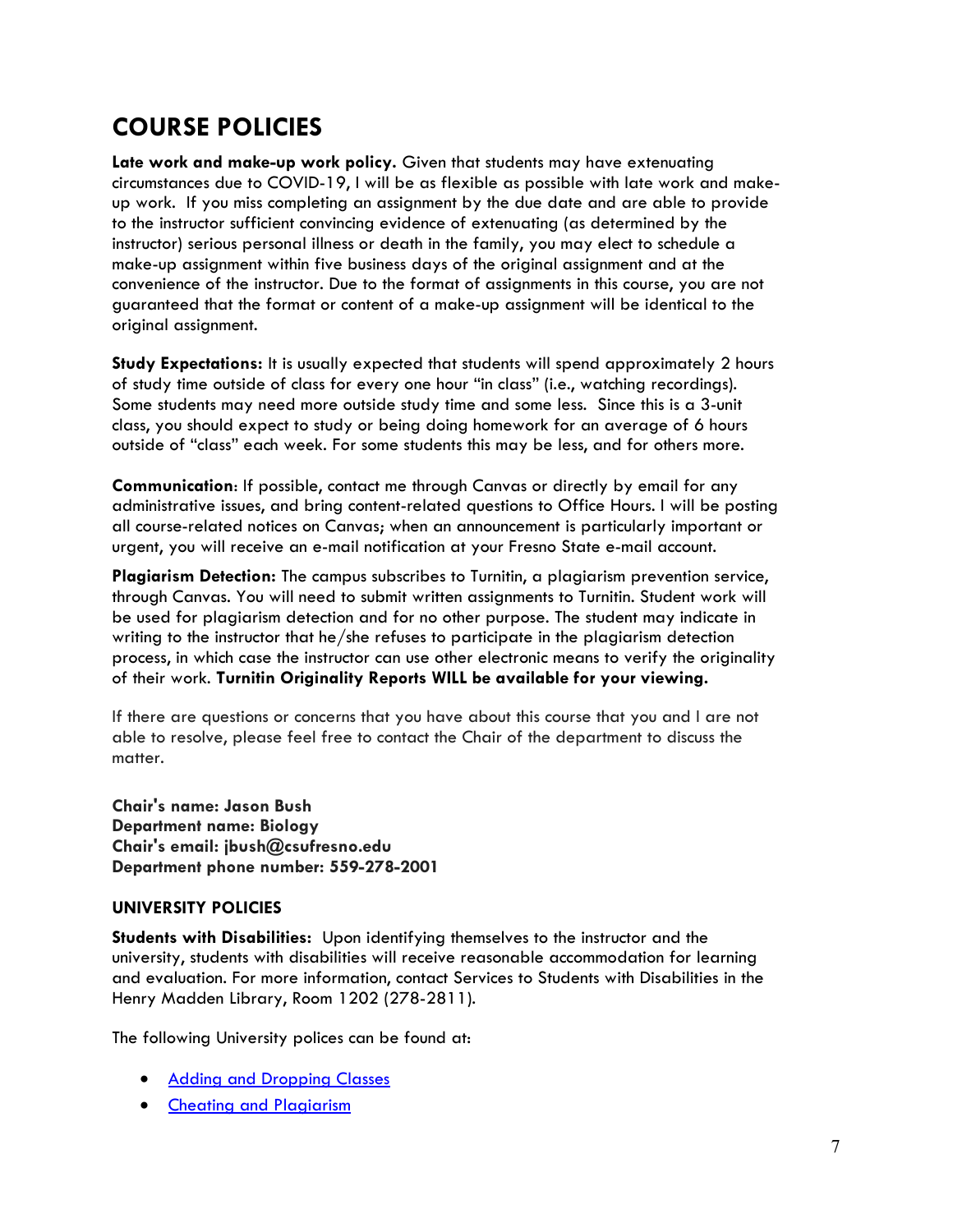- **Computers**
- Copyright Policy
- Disruptive Classroom Behavior
- Honor Code
- **•** Students with Disabilities
- Title IX

#### UNIVERSITY SERVICES

The following University services can be found at:

- **Associated Students, Inc.**
- **•** Dream Success Center
- **•** Learning Center Information
- **Student Health and Counseling Center**
- **•** Writing Center

#### CREATING AN ENVIRONMENT FOR ALL PEOPLE

This class will be conducted in an environment that is open, welcoming, and safe to all students. The instructors are willing and committed to providing an atmosphere of support and affirmation for all people. Do not display disrespectful behavior toward any individual based upon age, ability, race/color/ethnicity, religious/spiritual, political affiliation, socioeconomic, immigration, marital, military/veteran status, gender identity/expressions, sexual/affectional orientations, relationship status, and/or anything that is likely to be perceived as disrespectful to someone's background, culture, or identity. For instance, some derogatory, but commonly used language includes 'that's gay' or 'that's retarded.' Unprofessional, derogatory, and/or offensive behavior may result in disciplinary action. Congratulations, you have found an extra credit opportunity! Good work reading the entire syllabus. If you email Dr. Walter a picture of a blue whale, preferably a super cool one, before February 1st, you will receive 5 extra credit points to your final grade.

#### SUPPORT FOR STUDENT PARENTS

Should you have difficulty with obtaining childcare on a given day, you are welcome to bring your child with you to virtual or in-person class. I trust you to know whether you can successfully bring your child to class and have them nearby. From my perspective, your child is welcome to attend and (a) participate or (b) do other activities, such as read, watch videos (with headphones), play video games, color, etc. Children who attend inperson class are expected to complete the University Health Screening and wear a mask if over the age of 2.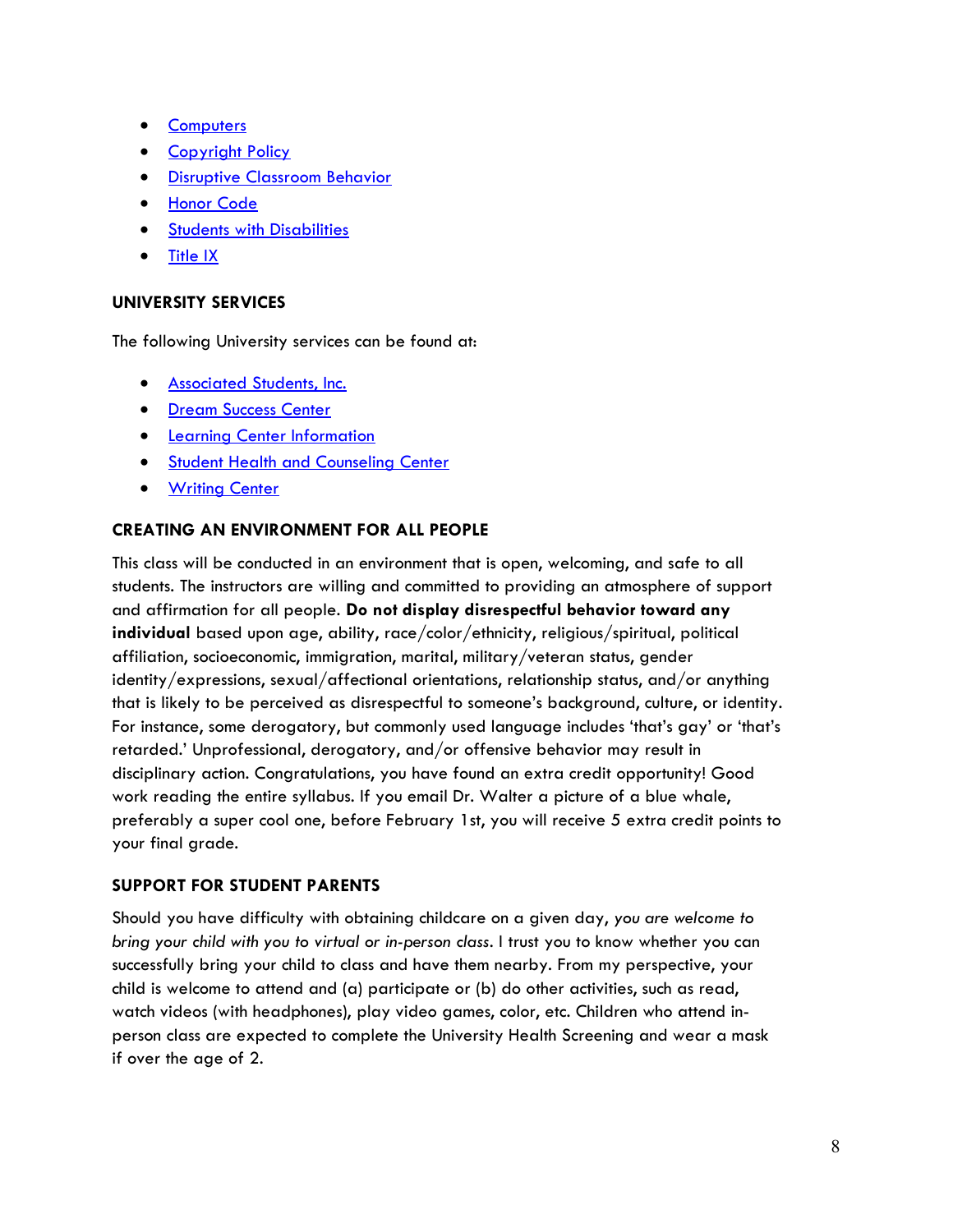If you are breastfeeding and need to step out, please feel free to do so. However, since our class is only 50 minutes long, we do not have any scheduled breaks. Should you miss part of class time based on this need, we will work on finding a way to summarize what you missed.

If there is anything else I can do to support you as a parent, please let me know.

#### CHEATING AND PLAGIARISM (Extra detail for this course):

In this course, if a student is guilty of an act of cheating or plagiarism, they will receive 0 (zero) for the assignment. A second instance of cheating or plagiarism will result in an F grade for the course. In both cases, a report will be filed with the Dean of Student Affairs.

#### SUBJECT TO CHANGE STATEMENT

This syllabus and schedule are subject to change in the event of extenuating circumstances.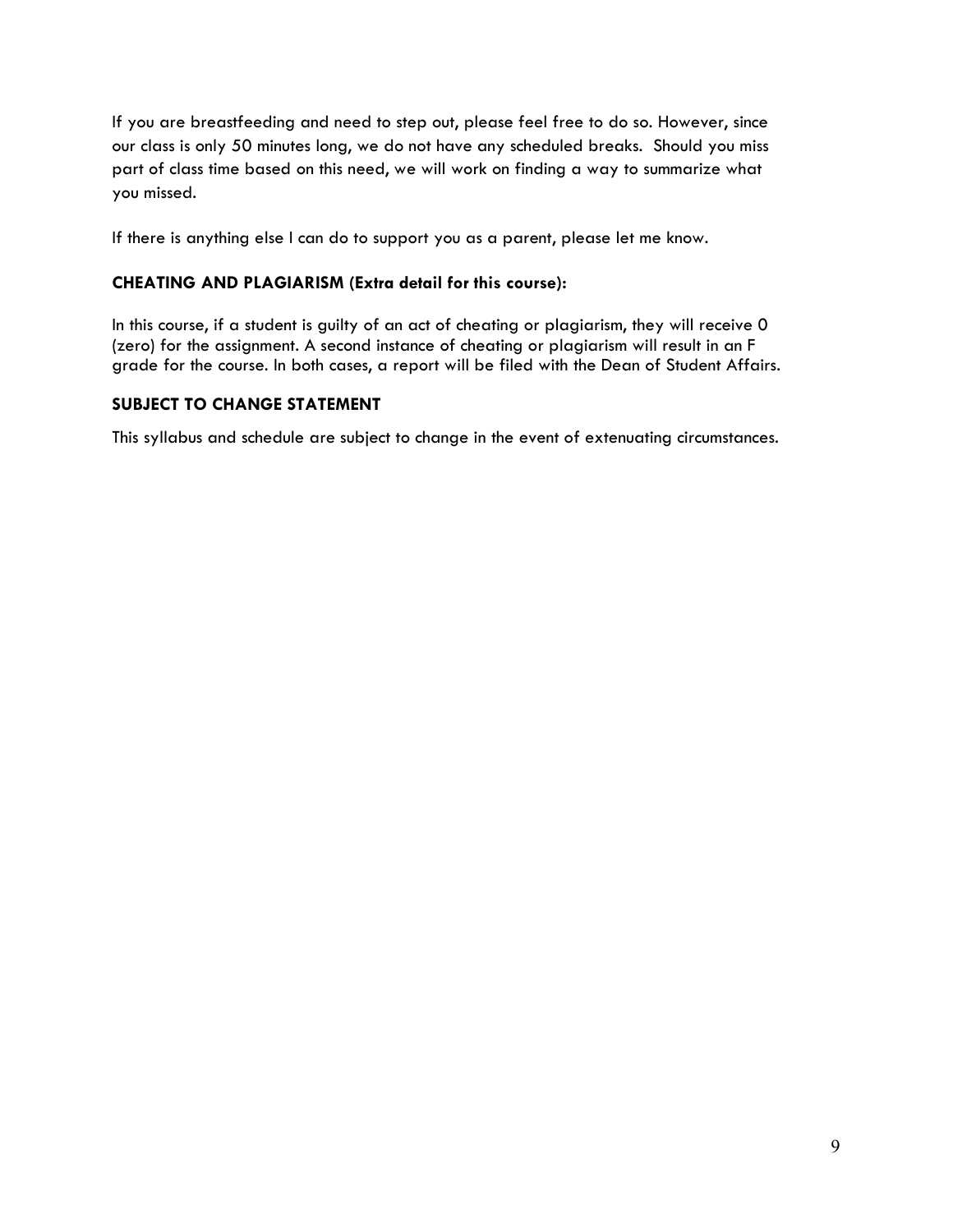### Tentative Course Schedule

This schedule is subject to change for extenuating circumstances and to adjust the topics and learning goals based on student needs. Dates for in-person instruction will be finalized after we determine that it is safe and comfortable for us to have effective inperson lessons.

|                            | <b>Date</b>   | <b>Topic</b>                                | Assignment                  |
|----------------------------|---------------|---------------------------------------------|-----------------------------|
| 1                          | Fri., Jan. 21 | What is Evolution / Course Overview         | <b>Read Course Syllabus</b> |
| $\boldsymbol{2}$           | Mon., Jan. 24 | Evolution, Evidence, & Nature of<br>Science |                             |
| 3                          | Wed., Jan. 26 | Intro to Natural Selection                  |                             |
| 4                          | Fri., Jan. 28 | <b>Mechanisms of Natural Selection</b>      | HW1 due Sun 1/30 11:59 PM   |
| 5                          | Mon., Jan. 31 | Intro to Speciation                         |                             |
| 6                          | Wed., Feb. 2  | <b>Examples of Speciation</b>               |                             |
| $\overline{z}$             | Fri., Feb. 4  | <b>Additional Examples of Speciation</b>    | HW2 due Sun 2/3 11:59 PM    |
| 8                          | Mon., Feb. 7  | Early Evolutionary Ideas and Darwin         |                             |
| 9                          | Wed., Feb. 9  | Darwin and Wallace                          |                             |
| 10                         | Fri., Feb. 11 | Darwin Day Celebration                      | HW3 due Sun 2/13 11:59 PM   |
| 11                         | Mon, Feb. 14  | Evidence for Evolution in Fossils           |                             |
| 12                         | Wed., Feb. 16 | <b>Evidence in Artificial Selection</b>     |                             |
| 13                         | Fri., Feb. 18 | Evidence in DNA & Vestigial Traits          | HW4 due Sun 2/20 11:59 PM   |
| $\overline{\phantom{a}}$ . | Mon., Feb 21  | <b>HOLIDAY - Presidents' Day</b>            |                             |
| 14                         | Wed., Feb 23  | <b>Evolution Evidence Wrap Up</b>           |                             |
| 15                         | Fri., Feb 25  | <b>Evolution Myth Busting</b>               | No HW, study for Midterm    |
| ---                        | Mon., Feb 28  | Midterm 1                                   | Exam will be held in-person |
| 16                         | Wed., Mar 2   | <b>Shared Biochemistry</b>                  |                             |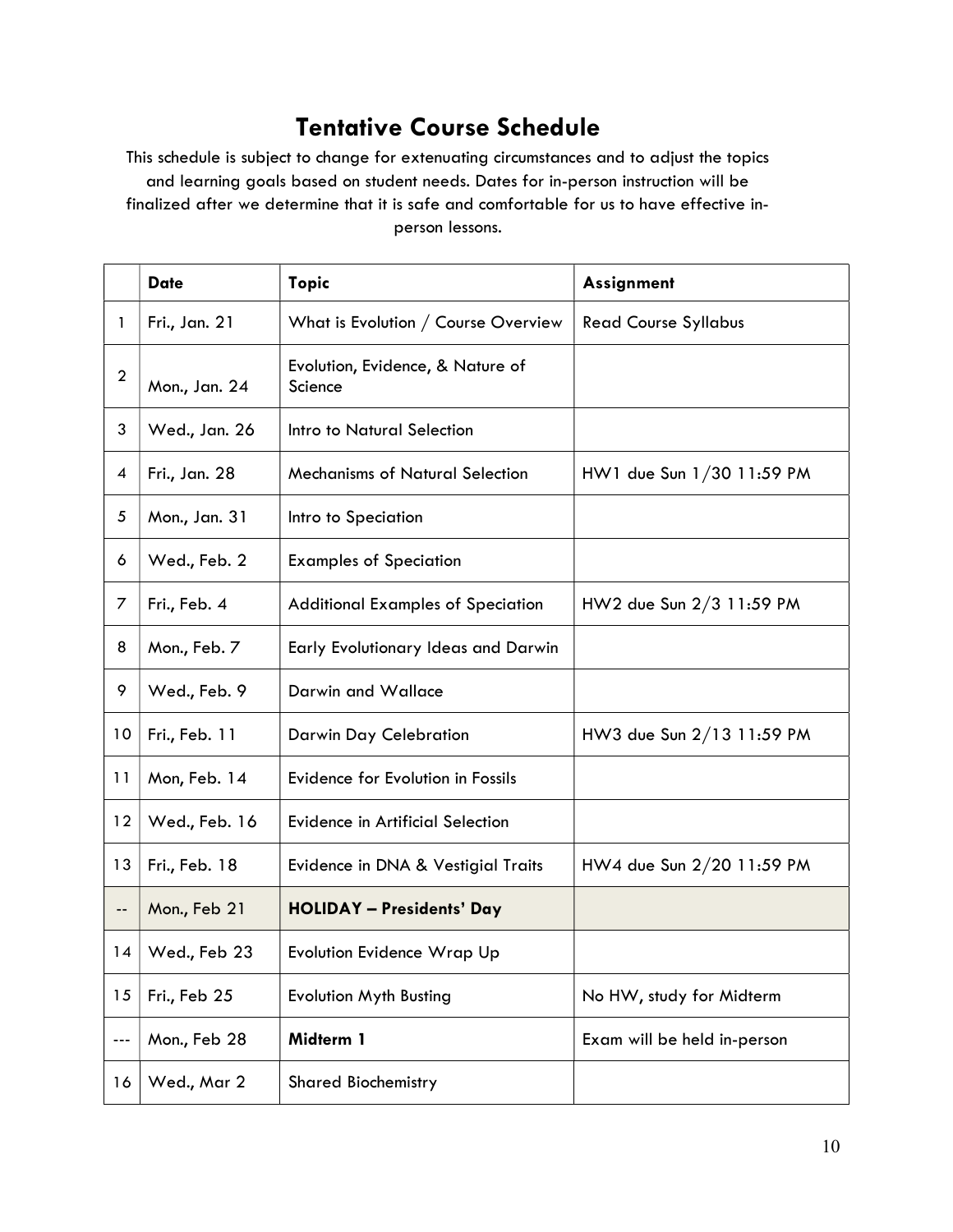|    | <b>Date</b>   | <b>Topic</b>                                   | Assignment                     |
|----|---------------|------------------------------------------------|--------------------------------|
| 17 | Fri., Mar 4   | <b>Shared Biochemistry</b>                     | Rest Weekend; No HW            |
| 18 | Mon., Mar 7   | Arguments in Shared Biochemistry               |                                |
| 19 | Wed., Mar. 9  | Common Ancestry                                |                                |
| 20 | Fri., Mar. 11 | Phylogeny and Evolutionary History             | HW5 due Sun 3/13 at 11:59 PM   |
| 21 | Mon., Mar. 14 | Phylogeny and Evolutionary History             |                                |
| 22 | Wed., Mar. 16 | Inferring Phylogeny                            |                                |
| 23 | Fri., Mar. 18 | Inferring Phylogeny                            | HW6 due Sun 3/20 at 11:59 PM   |
| 24 | Mon., Mar. 21 | Heredity / Transmission Genetics               |                                |
| 25 | Wed., Mar. 23 | Heredity / Transmission Genetics               |                                |
| 26 | Fri., Mar. 25 | Heredity / Transmission Genetics               | HW7 due Sun $3/27$ at 11:59 PM |
| 27 | Mon., Mar. 28 | Hardy-Weinburg Intro                           |                                |
| 28 | Wed., Mar. 30 | <b>Population Genetics</b>                     |                                |
| 29 | Fri., Apr. 1  | <b>Population Genetics</b>                     | HW8 due Sun $4/3$ at 11:59 PM  |
| 30 | Mon., Apr. 4  | Violations of Hardy-Weinburg                   |                                |
| 31 | Wed., Apr. 6  | Violations of Hardy-Weinburg                   |                                |
| -- | Fri., Apr. 8  | Midterm 2                                      | <b>Exams are in-person</b>     |
| -- | Mon., Apr. 11 | <b>HOLIDAY - SPRING BREAK</b>                  | No Class                       |
| -- | Wed., Apr. 13 | <b>HOLIDAY - SPRING BREAK</b>                  | No Class                       |
| -- | Fri., Apr. 15 | <b>HOLIDAY - SPRING BREAK</b>                  | No Class                       |
| 32 | Mon., Apr. 18 | <b>Violations of Hardy-Weinburg</b><br>Wrap Up |                                |
| 33 | Wed., Apr. 20 | Polygenic Traits / Quant Genetics              |                                |